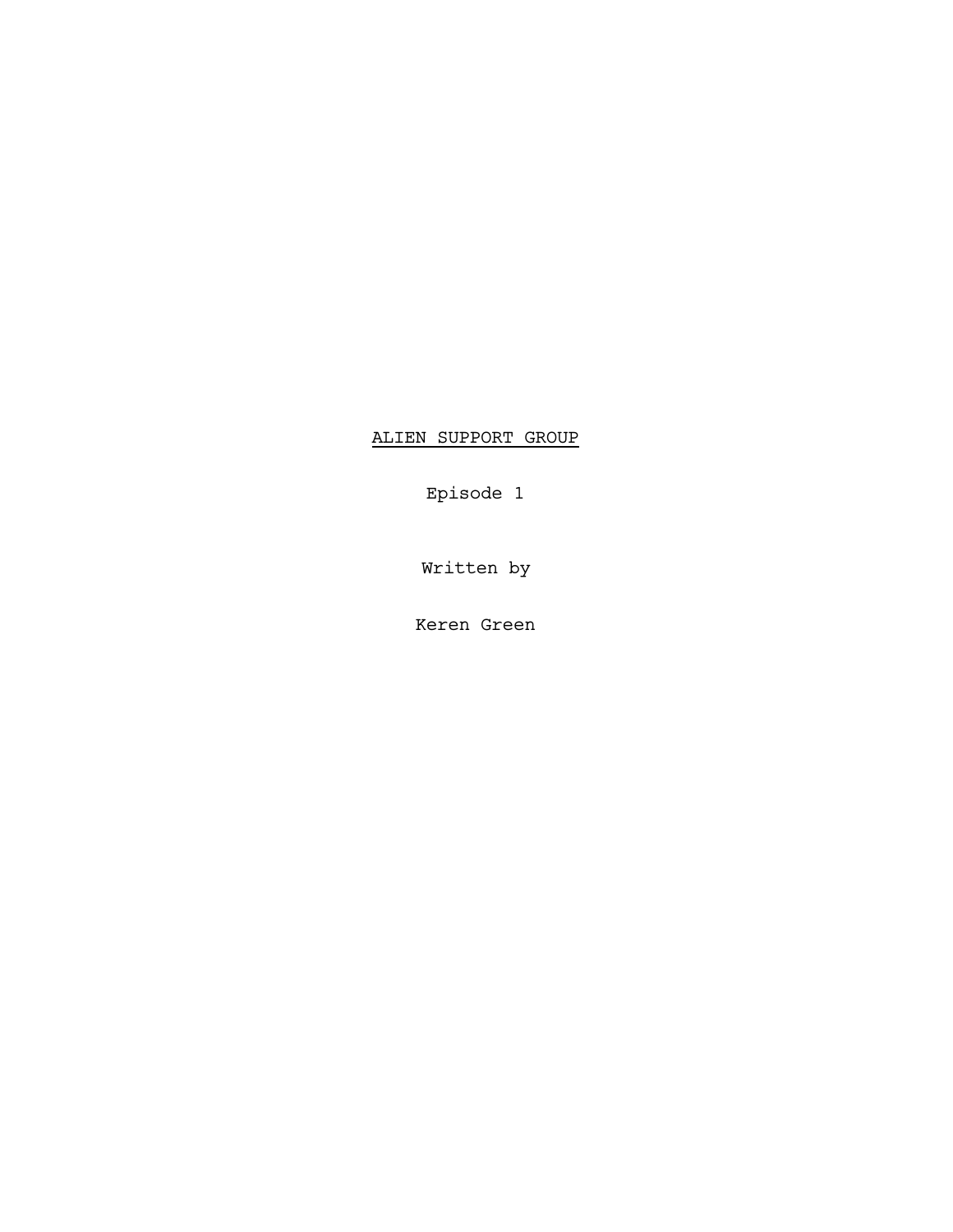EXT. ALLEY - NIGHT

Quiet and dark. A sudden WHOOSH blows trash up into the air, and BHAZIR, 25, an enthusiastic reptilian alien, appears beside GIRZON, a jacked and overly confident reptilian alien.

> GIRZON This is it. Everything we've worked for. You ready?

BHAZIR I think so.

Girzon gets in Bhazir's face.

GIRZON You think so? I said... Are you \* ready?

Girzon's forehead presses into Bhazir's.

BHAZIR I'm ready!

GIRZON What are you going to do?

BHAZIR I'm going to take over the planet!

The Reptilians yell as they flex their muscles.

EXT. STREET - NIGHT

HANNAH, 16, shuffles down the street, backpack over her shoulder, arms full of books.

> GIRZON (O.S.) Yeah! Yeah!

Hannah stops and peers down the alley. Her eyes grow wide.

HANNAH What the...?

She tiptoes into the alley.

EXT. ALLEY - NIGHT

Bhazir and Girzon chest bump and yell.

Hannah slips behind a dumpster, fascinated.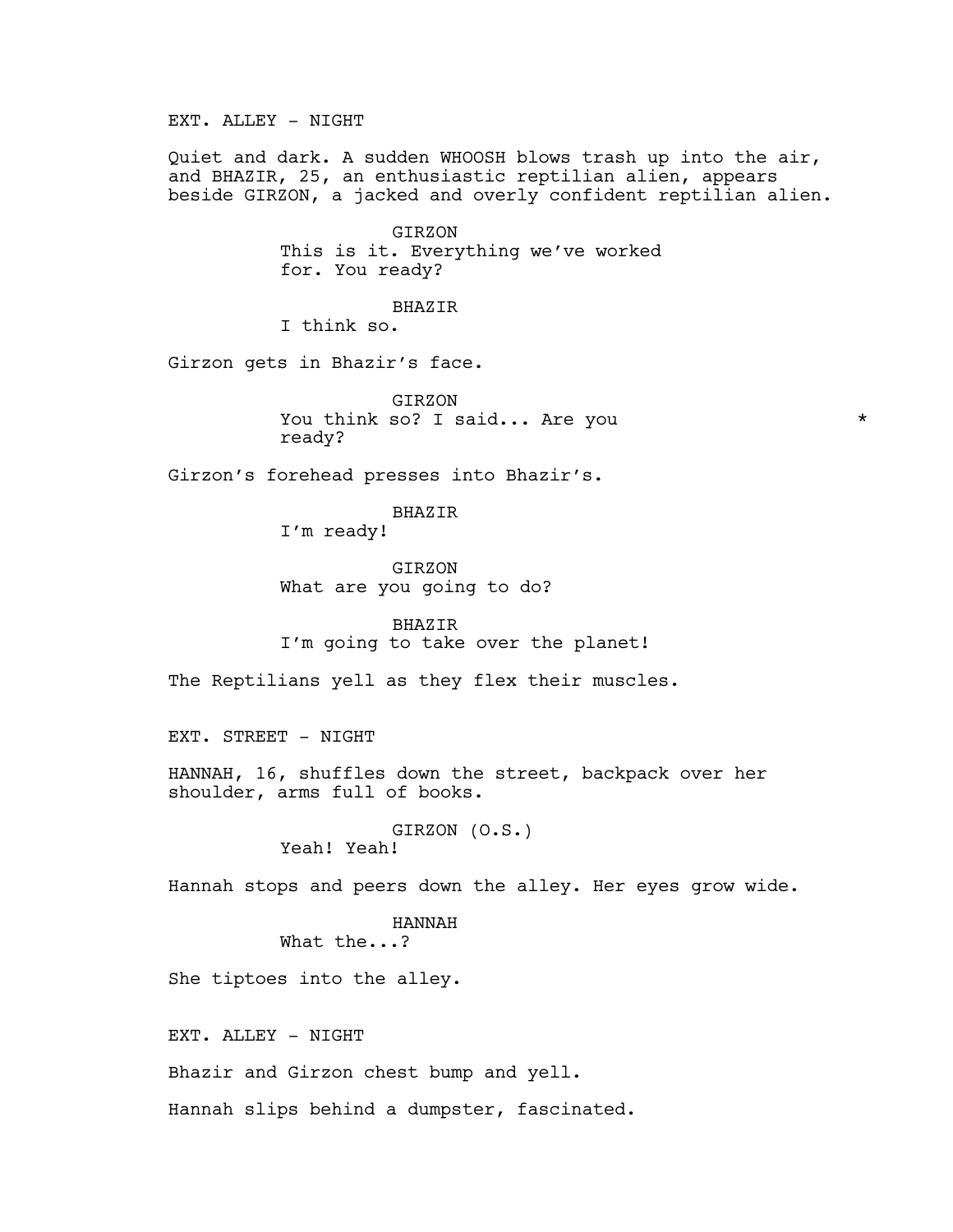Girzon pats Bhazir's back, satisfied and out of breath. He pulls out a large envelope and hands it to Bhazir.

> BHAZIR Is this...?

## GIRZON Your Earthling identity.

Bhazir slides out an I.D. He reads the paperwork.

## BHAZIR

Mr. Smith, Hillbank High. Perfect.

Girzon holds out a business card. Bhazir takes it and reads \* it.

> BHAZIR (CONT'D) Alien Support Group. You're kidding?

> GIRZON They meet once a week. Your attendance is mandatory.

Hannah's foot hits a tin can. The can rolls toward the aliens.

Girzon and Bhazir's heads snap toward the sound. Girzon locks on Hannah.

She shuffles backward, trapped between the dumpster and building as Girzon approaches.

> HANNAH Please, don't  $-$

Girzon's hand reaches for her.

INT. HANNAH'S KITCHEN - NIGHT

Hannah stands frozen at the open refrigerator. Girzon adjusts her hand so she's reaching in, about to grab something. He turns to Bhazir.

> GIRZON She won't remember any of it. But... let's just keep this between us, agreed?

Bhazir, deadpan and overwhelmed, just nods.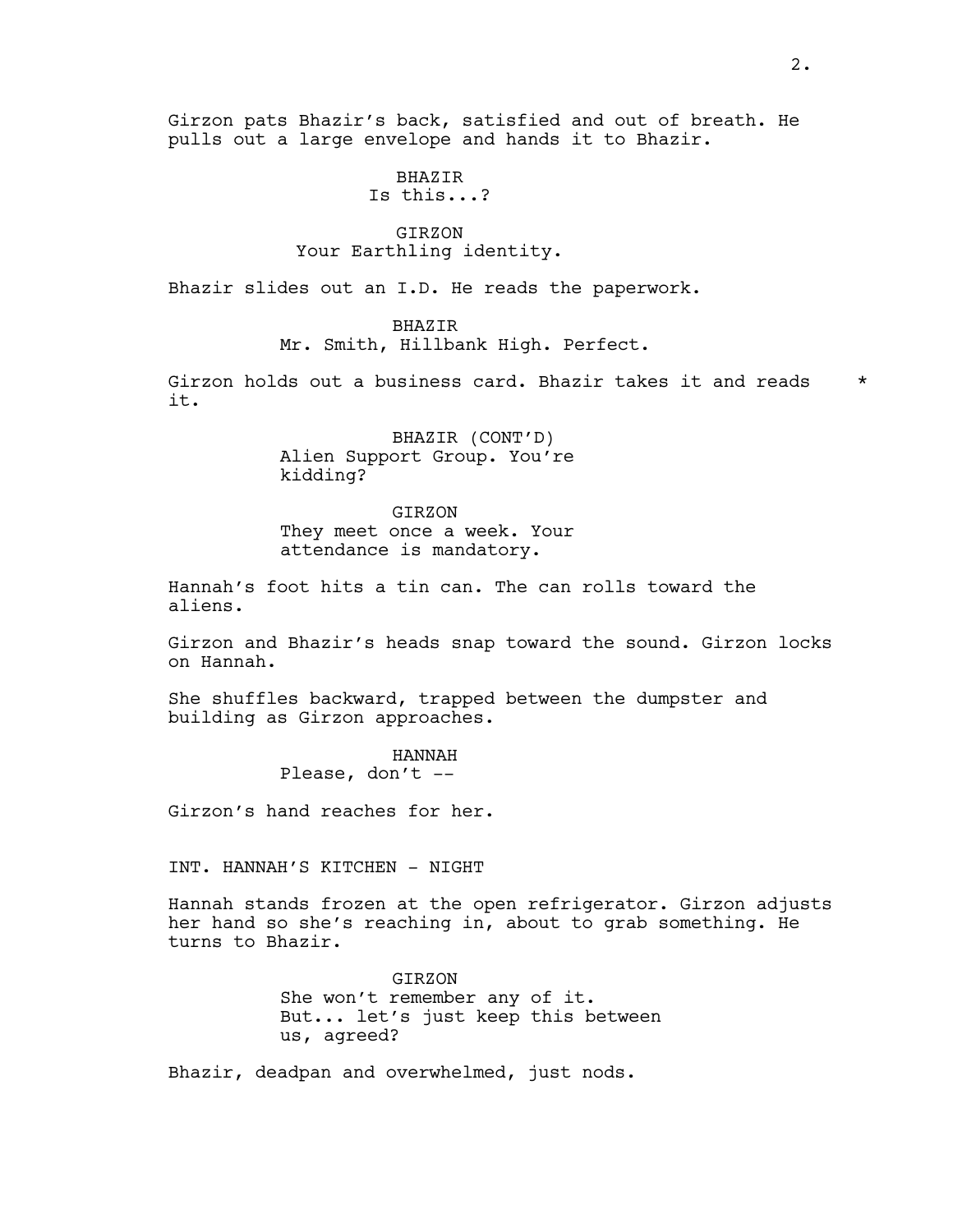## GIRZON (CONT'D) Good. See you at the takeover!

Girzon turns and vanishes with a WHOOSH.

Bhazir swallows hard, then looks to Hannah. Her fingers twitch. Bhazir sprints out the door as Hannah unfreezes and reaches into the fridge.

> HANNAH Wait... What was I getting?

INT. MEETING ROOM - NIGHT

A circle of seated ALIENS of various species. Bhazir, uncomfortable, sits among them.

FAWP, a blue-skinned alien, sobs as he speaks to the group.

FAWP ...I turned around and Earthling male genitalia had been drawn on the board. I told them we weren't in biology, but they all laughed and threw things. These beings are the worst. I don't know how much more I can take.

JIGGER, the alien beside him, rubs Fawp's back as he nods. LOYNAR, an orange alien, shakes her head with sympathy.

> LOYNAR Merciless. At least you have us.

The others nod in agreement.

LOYNAR (CONT'D) Now, I'd like to introduce our newest member... Bhazir.

All eyes turn to Bhazir. He smiles and nods.

BHAZIR Yeah, I was top of my class. I honestly feel like I'm ready for whatever they throw my way.

The whole group breaks into laughter. Bhazir smiles, but doesn't get the joke.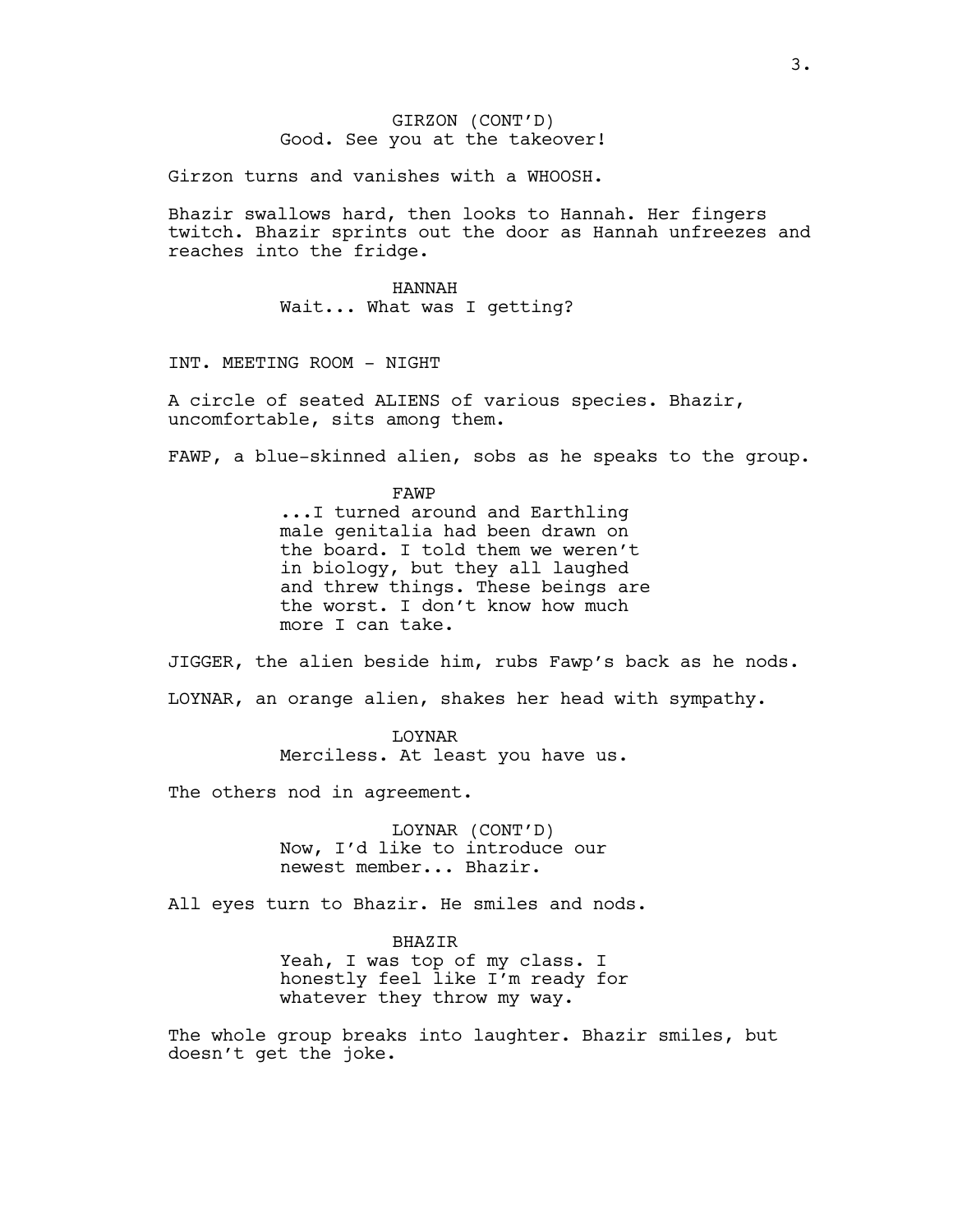INT. BHAZIR'S ROOM - DAY

Bhazir, now in his human disguise, straight out of the 1950's, stares into his mirror and talks to his reflection. \*

> BHAZIR Well, hello there, Mr. Smith. Don't you look dashing.

Bhazir itches behind his ear, then adjusts his mask.

BHAZIR (CONT'D) You got this! Are you ready? Hell yeah, I'm ready!

He adjusts his tie, picks up his briefcase, and looks into the mirror one last time.

> BHAZIR (CONT'D) Taking over the world, baby!

Confident as hell, Bhazir struts out the door.

INT. HIGH SCHOOL CLASSROOM - DAY

Bhazir writes "Mr. Smith, American History 1" on the chalkboard as STUDENTS file in and take their seats.

Hannah enters and slips into her chair in the second row.

BHAZIR Good morning, class. Welcome. This is going to be a swell class.

Bhazir's eyes land on Hannah and his expression drops. He opens his mouth to speak, but nothing comes out.

Hannah shoots him the look that only a disgusted teen can.

HANNAH Are you sure you're ready for this?

BHAZIR

Hell yeah!

He catches himself and smiles sweetly.

BHAZIR (CONT'D) I mean, I so am excited to be teaching you youngsters.

Hannah studies Bhazir -- something seems familiar.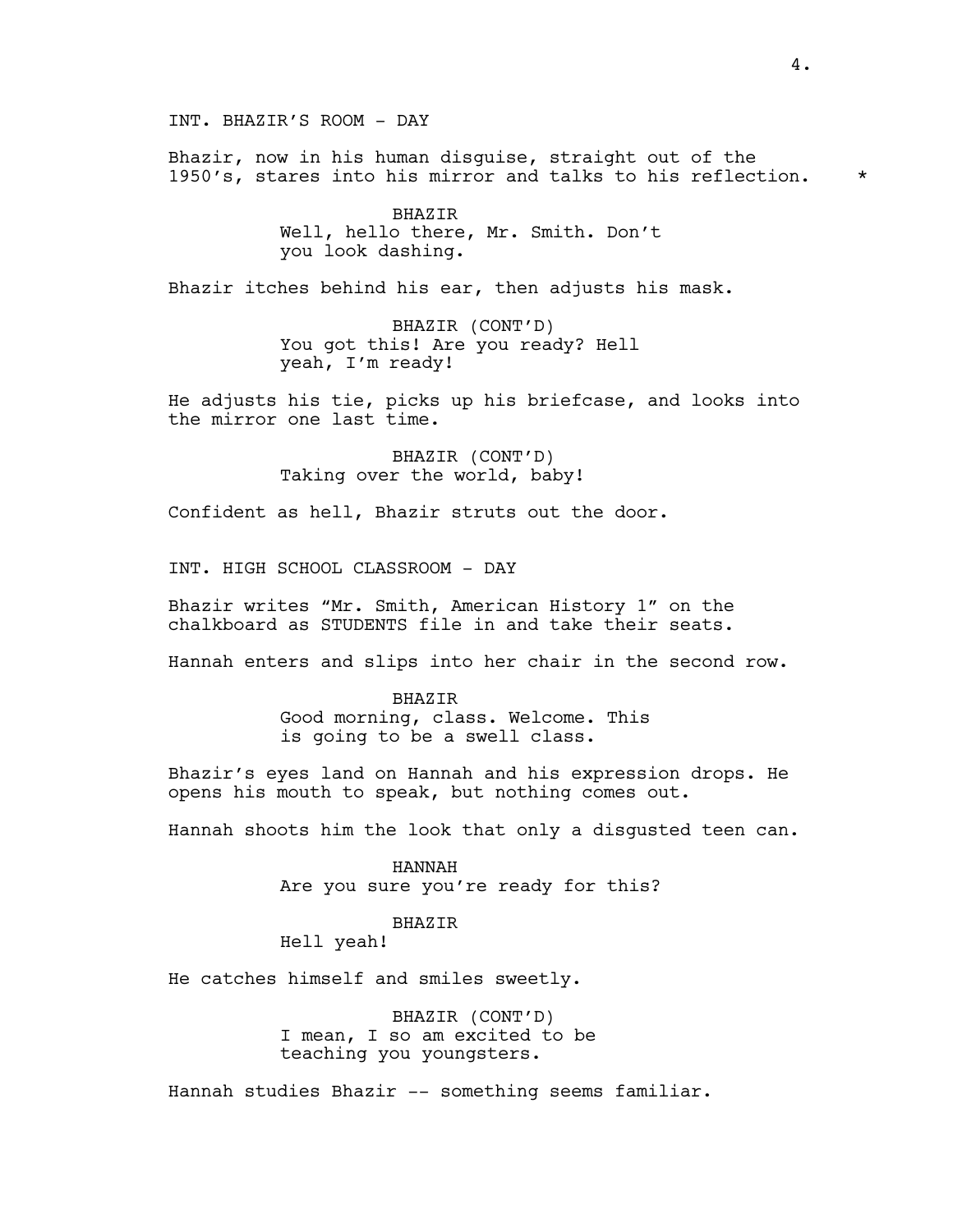Bhazir writes "President Dwight Eisenhower" on the board.

Hannah squints as she notices something: a small green patch with a loose piece of skin behind Bhazir's ear. Her eyes grow wide.

As Bhazir turns back to the class, he casually secures the skin behind his ear.

EXT. ALLEY - NIGHT (FLASHBACK) Bhazir and Girzon chest bump and yell. Bhazir slides out an I.D. He reads the paperwork. BACK TO SCENE.

INT. HIGH SCHOOL CLASSROOM - DAY (PRESENT)

Hannah stares, wide-eyed, at Bhazir.

HANNAH

Oh my God...

BHAZIR Okay, boys and girls, who among you can tell me what Eisenhower was best known for?

TIMOTHY, 16, rocker-type student, raises his hand.

TIMOTHY Well, golly gee, Mr. Smith, I just can't seem to remember.

Students burst into laughter. Bhazir pats Timothy on the head.

> BHAZIR Well, A-plus for effort.

Timothy pushes Bhazir's hand away.

TIMOTHY Dude, don't touch me! Is this guy for real?

Students throw crumpled papers at Bhazir. He holds his hands up to block the hits.

> HANNAH Holy shit... this is happening.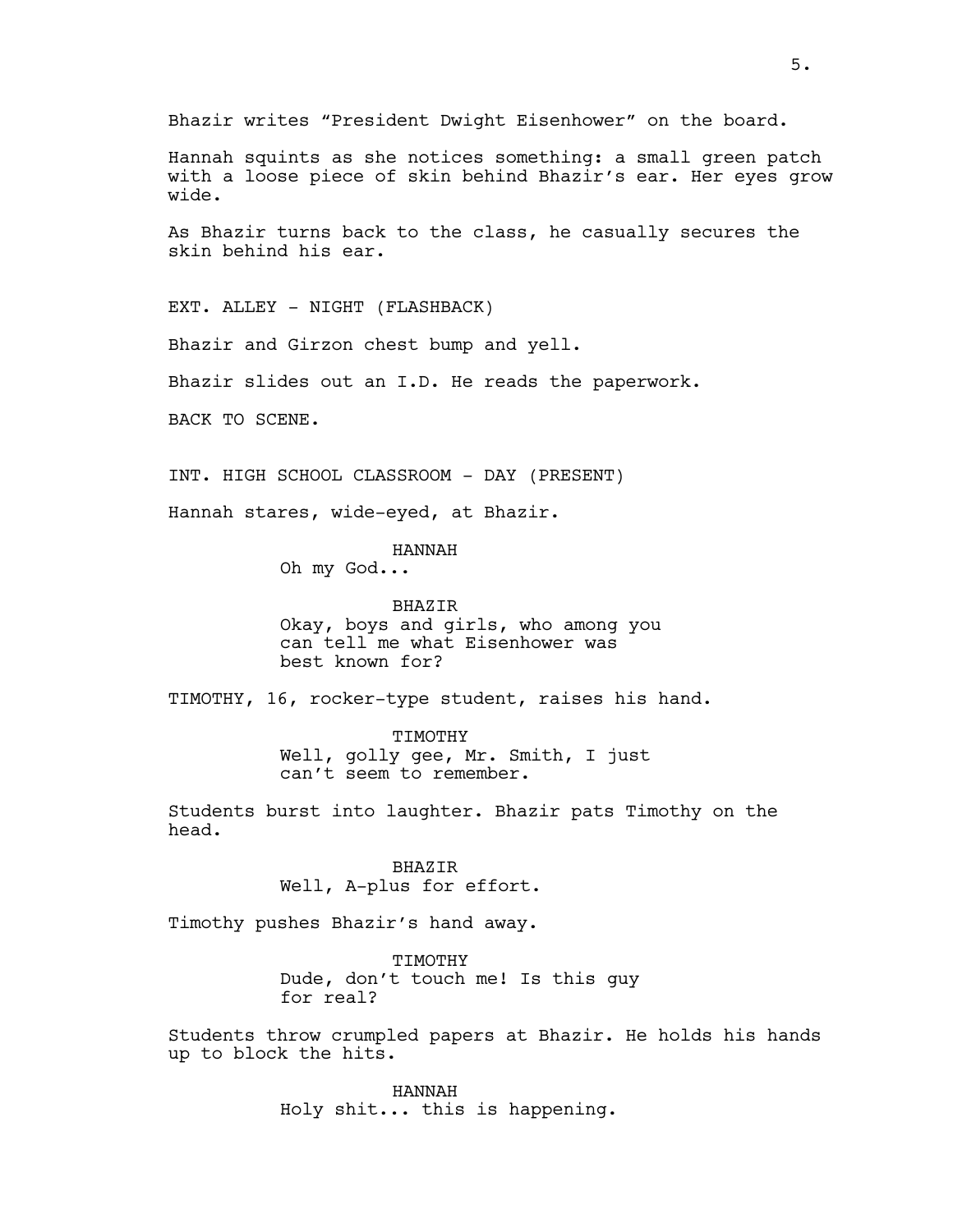Hannah pulls out her phone and presses record.

INT. STAIRWELL - DAY

Bhazir stops halfway down the stairs as his phone DINGS. He looks at it.

ON PHONE: Video of him as students throw things. It reads "MY ALIEN TEACHER."

Bhazir looks around, paranoid. He touches his face to assure his mask is still in place.

Students point and laugh as he hurries down the stairs.

INT. TEACHER'S LOUNGE - DAY

Bhazir bursts in, out of breath. LAUGHING can still be heard from down the hall. He turns to find four TEACHERS staring at him, blank-faced.

PANSERELLI, 40's, gym teacher, looks Bhazir up and down.

PANSERELLI You must be the new guy. What'd you just get back from the malt shop?

BHAZIR Those children out there. They're so... mean.

Panserelli and the other teachers bust up laughing.

INT. HIGH SCHOOL CLASSROOM - DAY

Bhazir sits, head in his hands as Hannah storms in.

HANNAH I know what you are! You won't get away with it. I will expose you and your alien friend!

BHAZIR Alien? You sure do have quite the imagination, don't you?

HANNAH I know you tried to erase my memory. But, it didn't work. I remember everything!